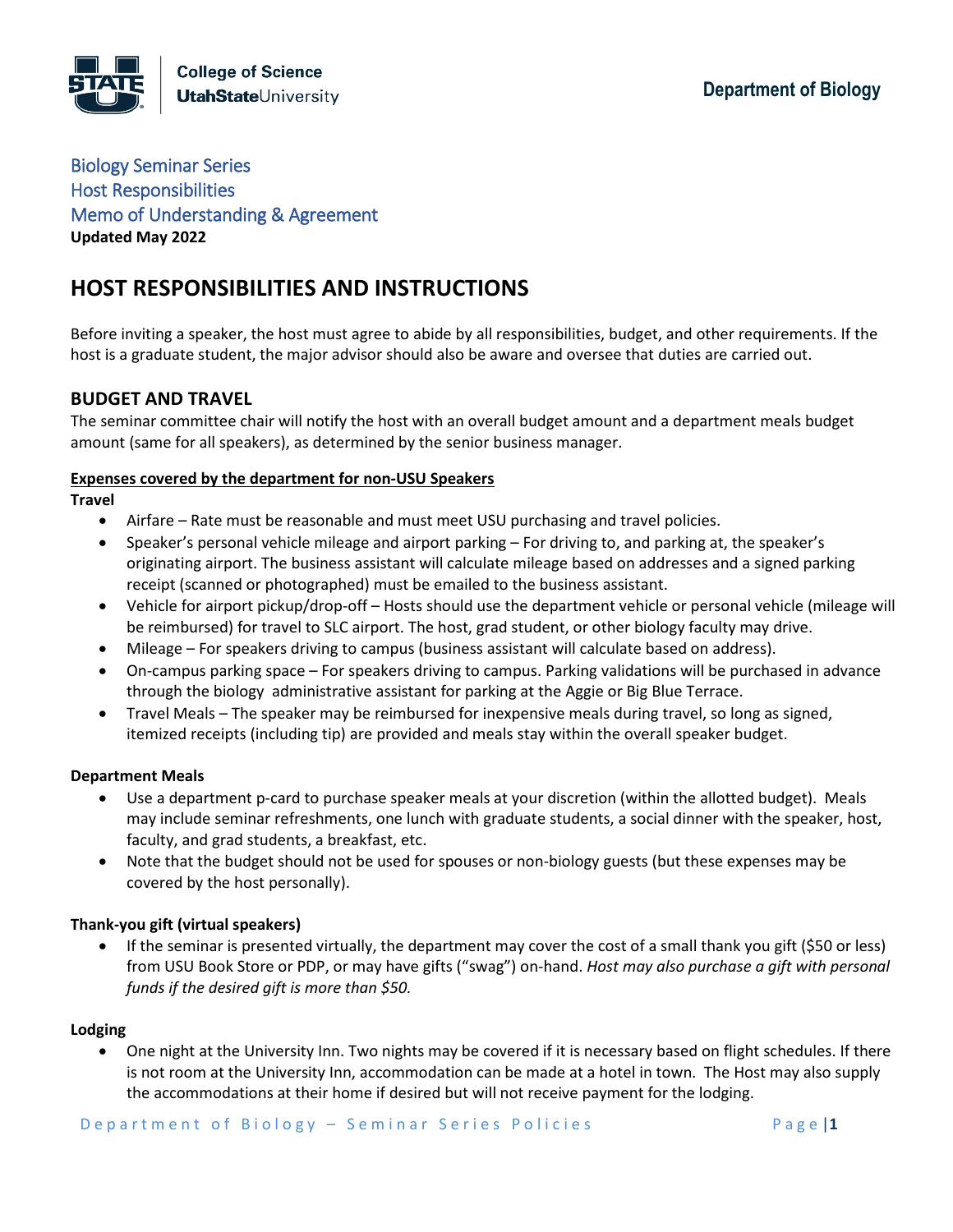#### **Expenses NOT covered by the department for non-USU Speakers**

- Per Diem Per diem (a fixed daily rate) will not be provided to invited speakers.
- Guest travel Airfare, meals, lodging, or any other expense incurred by the speaker bringing a guest.
- Meals purchased using personal money for which the host requests reimbursement. (Use a department p-card obtained from business assistant for all purchases.)
- Food Delivery Costs These include fees and delivery costs from Door Dash, Uber Eats, etc.
- Airport Shuttle Unless previously approved by senior business manager.
- Expenses which exceed the individual speaker budget.

#### **Expenses covered by the department for USU Speakers:**

- Seminar refreshments
- Graduate student lunch with speaker (no more than 4 to 6 students + speaker)

### **GENERAL INSTRUCTIONS**

#### **One Month or More Ahead:**

If flight travel is involved, the host should work with the business assistant for scheduling. The host should gather and then provide the following information about the invited speaker to the business assistant, who will then create an A#, TA, and purchase the flight:

- Full legal name of speaker (as it appears on ID)
- Date of birth
- Home address
- Cell phone number and Preferred email address
- Link or pdf of requested flight itinerary including rewards or SkyMiles number (if desired)
- Note that if reimbursement for meals, mileage, and parking is needed for the speaker, the business assistant will need to set up direct deposit information for the speaker. Work with business assistant on this.

Get Speaker head-shot and email it, along with the speaker role and affiliation, and final seminar title, to the biology office main assistant (and cc the committee chair) to ensure a flyer is created.

#### **One Week or More Ahead:**

For non-USU speakers, coordinate a schedule of one-on-one meetings with interested department or campus employees. This can be done by setting up an online form and sending the link to the biology administrative assistant to email out to the department. Confirm all scheduled appointments.

Communicate with the speaker:

- Any special accommodations.
- They must bring their presentation on a USB.
- Length of seminar time (typically 45-50 minutes, which will allow time for questions).
- Obtain a speaker bio.

Coordinate with the biology administrative assistant to:

- Make sure flyer is emailed and/or posted to faculty and all Departments in the College of Science and others as deemed appropriate (QCNR, Ecology Center, NDFS, Psychology, AgSci, etc.).
- Determine whether more refreshments need to be purchased. The department provides coffee, tea, cups, napkins, etc. It is up to the host to purchase food items within the budgeted amount, if desired. Contact the business assistant to obtain a p-card.
- Obtain parking validation(s) to give to speaker that is driving to campus.